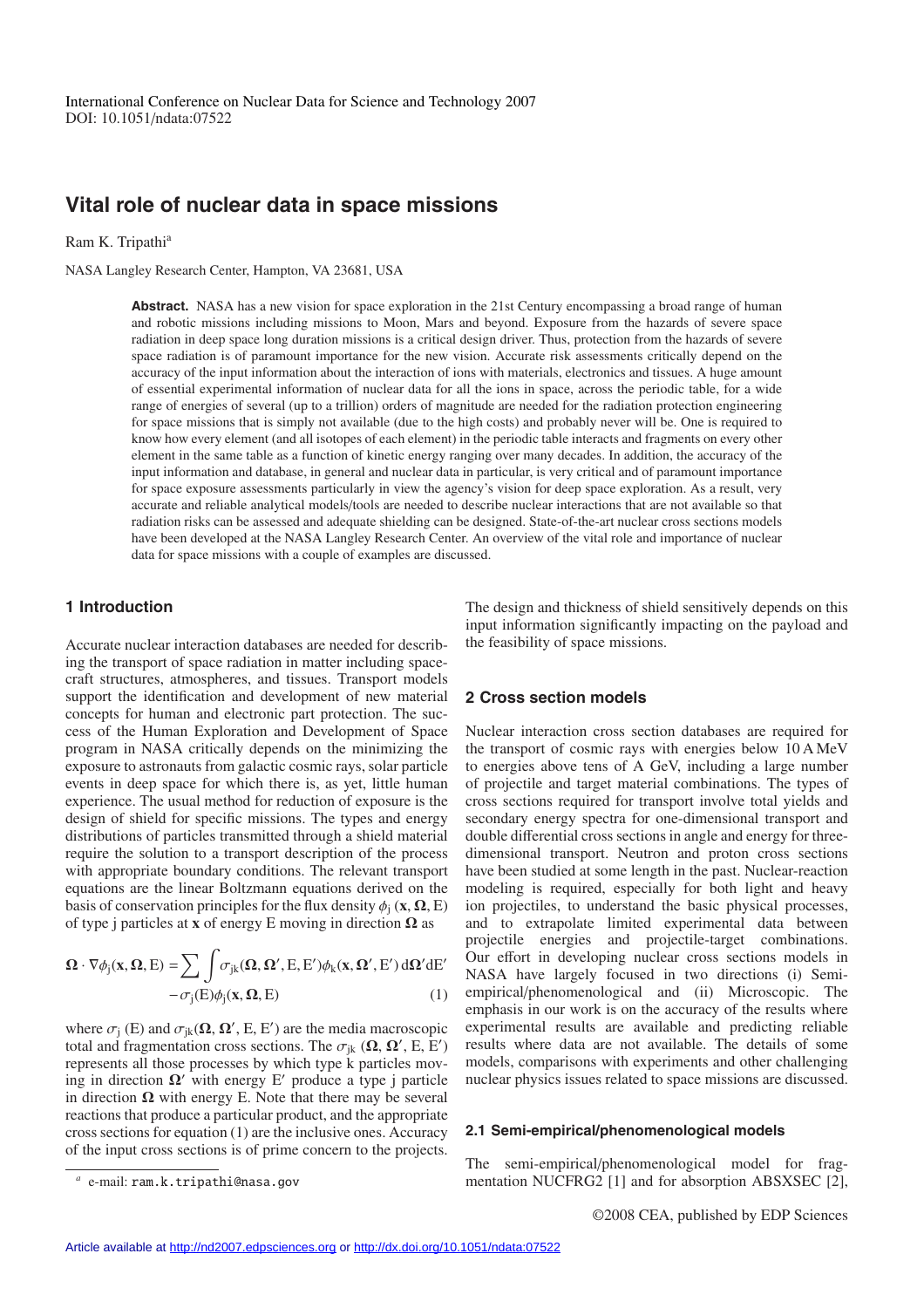have modeled the essential physics. These models are coupled to the transport codes and, therefore, are meant to be very fast and accurate and give excellent results for the fragmentation and absorption cross sections.

#### 2.1.1 Absorption cross sections model

The ABSXSEC model calculates the absorption cross sections for the collision of light, medium, heavy, charged and/or uncharged ions. The model gives excellent results for a wide rage of energies from a few A MeV to a few A GeV. ABSXSEC has become state-of-the art in the literature and is widely used here in the USA and else where around the world. The model incorporates essentials aspects of the physics of the collision systems like Coulomb interaction, Pauli blocking, transparency, asymmetry and isotopic effects. Figure 1 shows the results of the model for a few collision systems. It is gratifying to note the model has excellent agreement up to six orders of magnitude in energy (e.g.,  $p + \alpha$ ).

#### **2.2 Microscopic cross sections models**

The microscopic model for fragmentation QMSFRG [3] and the general purpose OPTICAL MODEL [4] are based on multiple scattering theory. For high-energy reactions, the eikonal approximation, which assumes that the scattering is peaked at the forward angles, simplifies the solution of multiple scattering series. OPTICAL MODEL, in addition, uses nucleon-nucleon (NN) cross sections and the ratio of the real to imaginary part of the two-body scattering amplitudes in the medium and calculates absorption, total and fragmentation cross sections thus providing a comprehensive picture of the input information for the radiation protection and shielding projects of NASA space missions. QMSFRG: incorporates statistical methods for the analysis of continuous excitation energy distribution of the pre-fragments. This approach allows



**Fig. 1.** Absorption cross sections (ABSXSEC Langley Model).

nuclear structure and clustering effects to be considered. As a result, this model explains features like odd-even effects of the fragmentation cross sections. These models have been very successful in predicting experimental results.

#### 2.2.1 Optical model approach

The model is based on coupled-channel multiple scattering approach (see ref. [4] and refs. there in for details). In this the basic quantity is the matrix for elastic scattering amplitude,

$$
f(\mathbf{q}) = -\frac{i\mathbf{k}}{2\pi} \int d^2\mathbf{b} \exp(-i\mathbf{q} \cdot \mathbf{b}) \{ \exp[i\chi(\mathbf{b})] - 1 \} \tag{2}
$$

where  $f$  and  $\chi$  represent matrices, k is the projectile momentum relative to the center of mass, b is the projectile impact parameter vector, q is the momentum transfer, and  $\chi$ (b) is the eikonal phase matrix. The total cross section can be easily obtained from the elastic scattering amplitude by using the optical theorem

$$
\sigma_{\text{tot}} = 4\pi \int_0^\infty \mathrm{d}b \, \mathrm{b} \left\{ 1 - \mathrm{e}^{-\mathrm{Im}(\chi)} \cos(\mathrm{Re}(\chi)) \right\},\tag{3}
$$

and the absorption cross sections ( $\sigma_{\text{abs}}$ ) is given by

$$
\sigma_{\text{abs}} = 2\pi \int_0^\infty \text{db } b \left\{ 1 - e^{-2\text{Im}(\chi)} \right\}. \tag{4}
$$

Having calculated the total and absorption cross sections, for many nuclei, elastic cross section is easily obtained by the difference of these quantities,

$$
\sigma_{\rm el} = \sigma_{\rm tot} - \sigma_{\rm abs}.\tag{5}
$$

We developed a method of extracting nucleon-nucleon (N-N) cross sections in the medium directly from experiment. The in-medium N-N cross sections form the basic ingredients of several heavy-ion scattering approaches including the coupled-channel approach developed at the NASA Langley Research Center. We investigated the ratio of real to imaginary part of the two body scattering amplitude in the medium. These ratios are used in combination with the in-medium N-N cross sections to calculate total, absorption and elastic protonnucleus cross sections. The agreement with the available experimental data has been found to be excellent for all these cross section. Figure 2 shows the examples of absorption and total cross sections for various systems.

#### **3 Impact on space missions**

To demonstrate the vital role of nuclear data on space missions, we consider a 30-day lunar mission for casual and career astronauts. We assume that casual astronauts make a single mission to Moon on the other hand career astronauts make a couple of missions a year for a period expanding ten years with a mixed crew of six in both the cases. The optimum volume of living space is taken as  $114 \text{ m}^3$  and crew age set at the youngest female. It is assumed that the living space is a right circular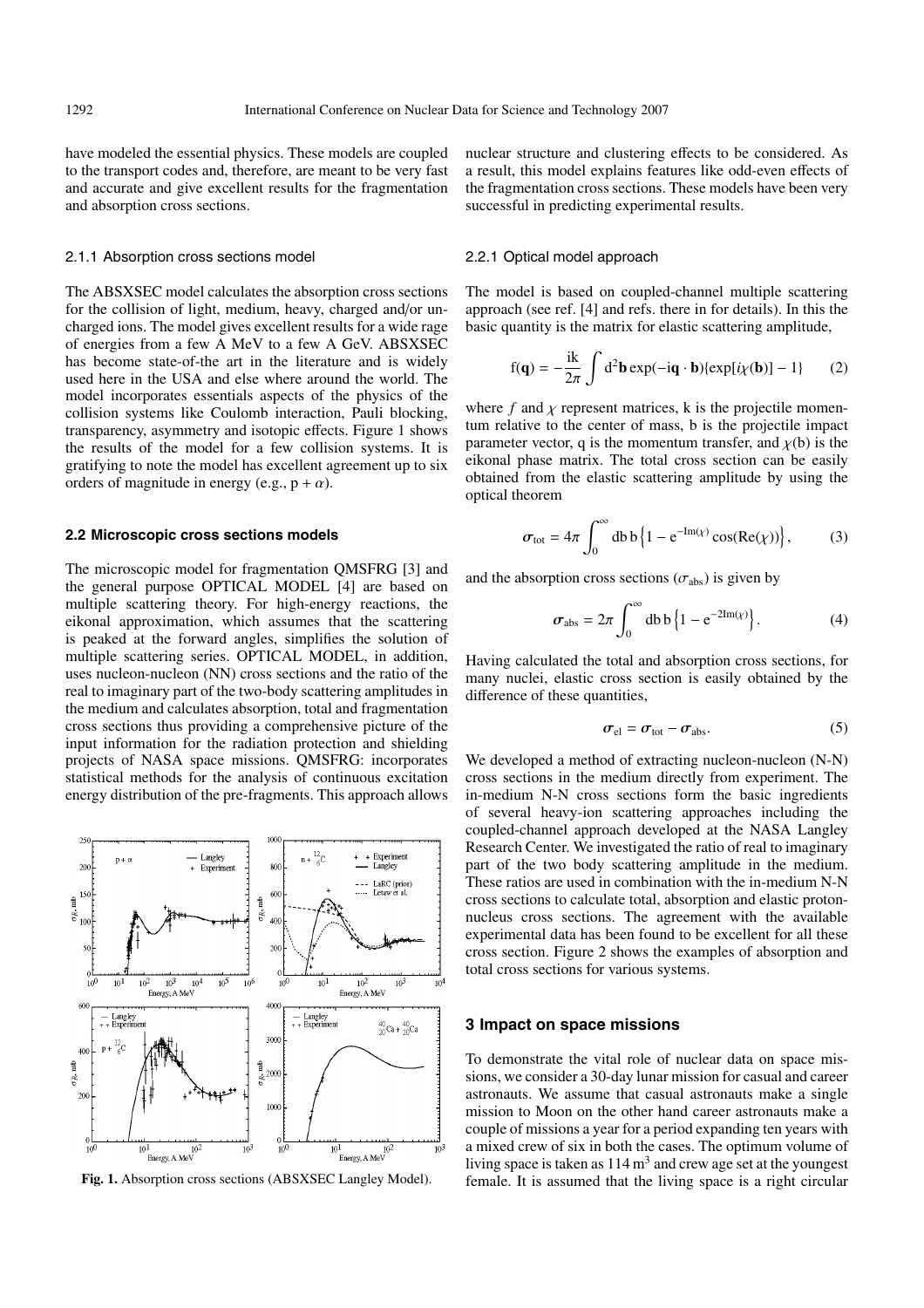

**Fig. 3.** Radiation shielding for casual astronauts (materials in figure from left to right are identified in the legend from top to bottom).

cylinder 2.2 m high. Shield optimization was investigated for a variety of materials: Aluminum, polyethermide, polysulfone, polyethylene, lithium hydride, liquid methane, hydrogenated nanofiber (HGNF), and liquid hydrogen. The reason for the choice of the materials is that there is increasing hydrogen content in the materials as we go down the list from aluminum to liquid hydrogen. We have established that hydrogen is a better space shielding material. As a result, the more the hydrogen content the better the material is expected to perform for space radiation shielding. Figure 3 shows optimized mass for single Lunar mission for casual astronauts. Notice that for a single moon mission, the choice of the material is not so important, but for long duration space missions as for career



**Fig. 4.** Radiation shielding for career astronauts.



**Fig. 5.** The stochastic design space for a 30-day lunar mission for career astronauts: (a) liquid H2, (b) HGNF.

astronauts, figure 4, liquid hydrogen and HGNF out performs other materials. As a result, reliability analysis is discussed for these two materials. Although this is not the exact geometry and only the shield wall is represented we see a large impact of uncertainty on the design as shown in figure 5.

Recalling that HGNF is a factor of 4 to 6 more efficient at protecting the astronaut than aluminum, it is clear that few material options are available for future deep space mission